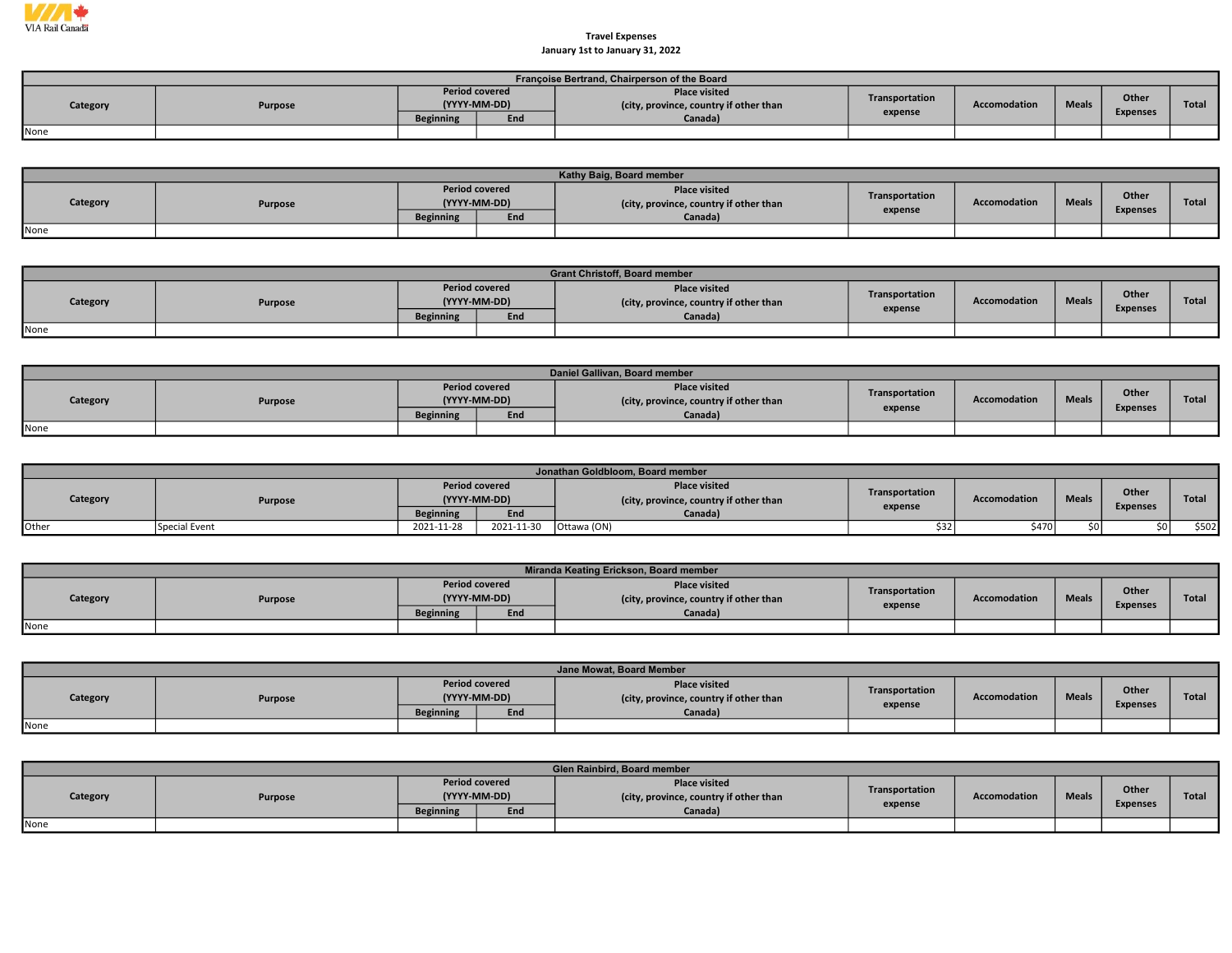

## January 1st to January 31, 2022 Travel Expenses

|          | Gail Louise Stephens, Board member |                                       |     |                                                                |                |              |              |                 |       |  |  |  |  |
|----------|------------------------------------|---------------------------------------|-----|----------------------------------------------------------------|----------------|--------------|--------------|-----------------|-------|--|--|--|--|
| Category | <b>Purpose</b>                     | <b>Period covered</b><br>(YYYY-MM-DD) |     | <b>Place visited</b><br>(city, province, country if other than | Transportation | Accomodation | <b>Meals</b> | Other           | Total |  |  |  |  |
|          |                                    | <b>Beginning</b>                      | End | Canada)                                                        | expense        |              |              | <b>Expenses</b> |       |  |  |  |  |
| None     |                                    |                                       |     |                                                                |                |              |              |                 |       |  |  |  |  |

| <b>Kenneth Tan. Board Member</b> |         |                       |              |                                                                |                |                     |              |                 |              |  |  |  |
|----------------------------------|---------|-----------------------|--------------|----------------------------------------------------------------|----------------|---------------------|--------------|-----------------|--------------|--|--|--|
| Category                         | Purpose | <b>Period covered</b> | (YYYY-MM-DD) | <b>Place visited</b><br>(city, province, country if other than | Transportation | <b>Accomodation</b> | <b>Meals</b> | <b>Other</b>    | <b>Total</b> |  |  |  |
|                                  |         | <b>Beginning</b>      | End          | Canada)                                                        | expense        |                     |              | <b>Expenses</b> |              |  |  |  |
| None                             |         |                       |              |                                                                |                |                     |              |                 |              |  |  |  |

|          | Geneviève Tanguay, Board Member |                  |                                       |                                                                |                |              |              |                 |       |  |  |  |  |
|----------|---------------------------------|------------------|---------------------------------------|----------------------------------------------------------------|----------------|--------------|--------------|-----------------|-------|--|--|--|--|
| Category | <b>Purpose</b>                  |                  | <b>Period covered</b><br>(YYYY-MM-DD) | <b>Place visited</b><br>(city, province, country if other than | Transportation | Accomodation | <b>Meals</b> | <b>Other</b>    | Total |  |  |  |  |
|          |                                 | <b>Beginning</b> | End                                   | Canada)                                                        | expense        |              |              | <b>Expenses</b> |       |  |  |  |  |
| None     |                                 |                  |                                       |                                                                |                |              |              |                 |       |  |  |  |  |

|          | Vianne Timmons, Board Member |                                       |     |                                                               |                |                     |              |                 |       |  |  |  |  |
|----------|------------------------------|---------------------------------------|-----|---------------------------------------------------------------|----------------|---------------------|--------------|-----------------|-------|--|--|--|--|
| Category | Purpose                      | <b>Period covered</b><br>(YYYY-MM-DD) |     | <b>Place visited</b><br>city, province, country if other than | Transportation | <b>Accomodation</b> | <b>Meals</b> | Other           | Total |  |  |  |  |
|          |                              | <b>Beginning</b>                      | End | Canada)                                                       | expense        |                     |              | <b>Expenses</b> |       |  |  |  |  |
| None     |                              |                                       |     |                                                               |                |                     |              |                 |       |  |  |  |  |

|                         | <b>Cynthia Garneau, President and Chief Executive Officer</b> |                  |                                       |                                                                |                |                     |              |                          |       |  |  |  |  |
|-------------------------|---------------------------------------------------------------|------------------|---------------------------------------|----------------------------------------------------------------|----------------|---------------------|--------------|--------------------------|-------|--|--|--|--|
| Category                | Purpose                                                       |                  | <b>Period covered</b><br>(YYYY-MM-DD) | <b>Place visited</b><br>(city, province, country if other than | Transportation | <b>Accomodation</b> | <b>Meals</b> | Other<br><b>Expenses</b> | Total |  |  |  |  |
|                         |                                                               | <b>Beginning</b> | End                                   | Canada)                                                        | expense        |                     |              |                          |       |  |  |  |  |
| <b>Key Stakeholders</b> | Meetings with business partner                                | 2021-08-11       | 2021-08-11                            | Ottawa (ON)                                                    | \$35 l         |                     |              |                          | \$52  |  |  |  |  |

|          | Danielle Boisvert, Vice President, Corporate Controller |                  |                                       |                                                                |                |              |              |                          |       |  |  |  |  |  |
|----------|---------------------------------------------------------|------------------|---------------------------------------|----------------------------------------------------------------|----------------|--------------|--------------|--------------------------|-------|--|--|--|--|--|
| Category | Purpose                                                 |                  | <b>Period covered</b><br>(YYYY-MM-DD) | <b>Place visited</b><br>(city, province, country if other than | Transportation | Accomodation | <b>Meals</b> | Other<br><b>Expenses</b> | Total |  |  |  |  |  |
|          |                                                         | <b>Beginning</b> | End                                   | Canada)                                                        | expense        |              |              |                          |       |  |  |  |  |  |
| None     |                                                         |                  |                                       |                                                                |                |              |              |                          |       |  |  |  |  |  |

|                     | André Bouchard, Vice-president, Mechanical Services |                       |              |                                                                |                |                     |              |                 |              |  |  |  |  |  |
|---------------------|-----------------------------------------------------|-----------------------|--------------|----------------------------------------------------------------|----------------|---------------------|--------------|-----------------|--------------|--|--|--|--|--|
| Category<br>Purpose |                                                     | <b>Period covered</b> | (YYYY-MM-DD) | <b>Place visited</b><br>(city, province, country if other than | Transportation | <b>Accomodation</b> | <b>Meals</b> | Other           | <b>Total</b> |  |  |  |  |  |
|                     |                                                     | <b>Beginning</b>      | End          | Canada)                                                        | expense        |                     |              | <b>Expenses</b> |              |  |  |  |  |  |
| None                |                                                     |                       |              |                                                                |                |                     |              |                 |              |  |  |  |  |  |

|          |         |                  |                                       | Bruno Cacciola, Chief, Business Transformation Officer (starting November 15, 2021) |                |                     |              |                          |              |
|----------|---------|------------------|---------------------------------------|-------------------------------------------------------------------------------------|----------------|---------------------|--------------|--------------------------|--------------|
| Category | Purpose |                  | <b>Period covered</b><br>(YYYY-MM-DD) | <b>Place visited</b><br>(city, province, country if other than                      | Transportation | <b>Accomodation</b> | <b>Meals</b> | Other<br><b>Expenses</b> | <b>Total</b> |
|          |         | <b>Beginning</b> | End                                   | Canada)                                                                             | expense        |                     |              |                          |              |
| None     |         |                  |                                       |                                                                                     |                |                     |              |                          |              |

|          | Marie-Claude Cardin, Chief Financial Officer |                  |                                              |                                                                           |                           |              |              |                          |              |  |  |  |
|----------|----------------------------------------------|------------------|----------------------------------------------|---------------------------------------------------------------------------|---------------------------|--------------|--------------|--------------------------|--------------|--|--|--|
| Category | Purpose                                      | <b>Beginning</b> | <b>Period covered</b><br>(YYYY-MM-DD)<br>End | <b>Place visited</b><br>(city, province, country if other than<br>Canada) | Transportation<br>expense | Accomodation | <b>Meals</b> | Other<br><b>Expenses</b> | <b>Total</b> |  |  |  |
| None     |                                              |                  |                                              |                                                                           |                           |              |              |                          |              |  |  |  |